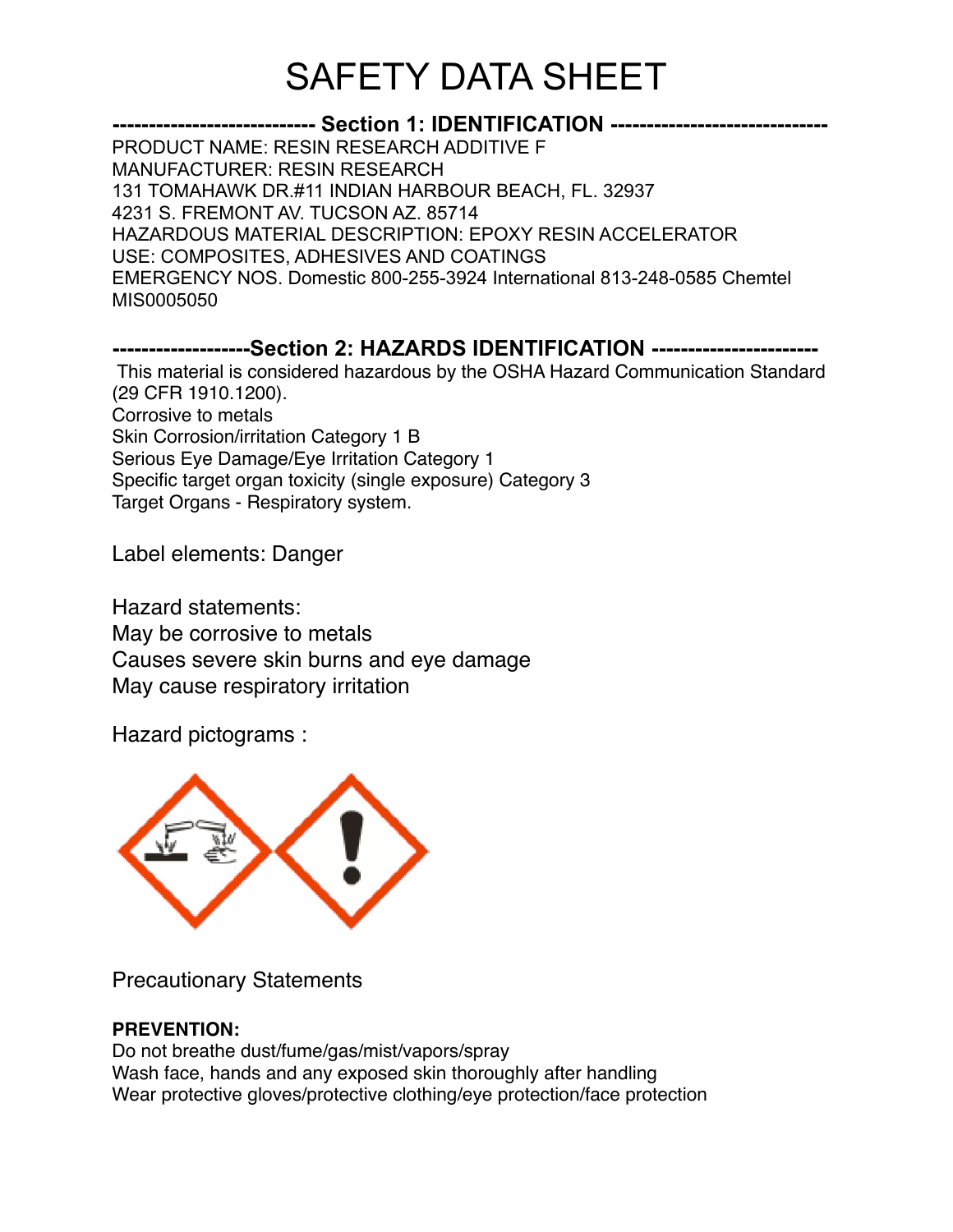Use only outdoors or in a well-ventilated area Keep only in original container **RESPONSE:** Immediately call a POISON CENTER or doctor/physician **IF INHALED:** Remove victim to fresh air and keep at rest in a position comfortable for breathing **IF ON SKIN (or hair):** Take off immediately all contaminated clothing. Rinse skin with water/shower Wash contaminated clothing before reuse **IF IN EYES:** Rinse cautiously with water for several minutes. Remove contact lenses, if present and easy to do. Continue rinsing **IF SWALLOWED:** Rinse mouth. DO NOT induce vomiting **SPILLS: Absorb spillage to prevent material damage STORAGE** Store locked up Store in a well-ventilated place. Keep container tightly closed Store in corrosive resistant polypropylene container with a resistant inliner Store in a dry place Disposal Dispose of contents/container to an approved waste disposal plant **Hazards not otherwise classified (HNOC)** None identified

**----SECTION 3: COMPOSITION/INFORMATION ON INGREDIENTS----**

| COMPONENTS:              |                  |               |
|--------------------------|------------------|---------------|
| WATER                    | CAS# - 7732-18-5 | WEIGHT % - 90 |
| <b>HYDROCHLORIC ACID</b> | CAS# - 7647-01-0 | WEIGHT % - 10 |

## **---------------------SECTION 4: FIRST AID MEASURES--------------------**

DESCRIPTION OF NECESSARY FIRST AID MEASURES

General Advice Immediate medical attention is required. Show this safety data sheet to the doctor in attendance.

**Eye Contact:** Rinse immediately with plenty of water, also under the eyelids, for at least 15 minutes.

Immediate medical attention is required.

**Skin Contact:** Wash off immediately with plenty of water for at least 15 minutes. Immediate medical attention is required.

**Inhalation:** Move to fresh air. If breathing is difficult, give oxygen. Do not use mouth-tomouth resuscitation if victim ingested or inhaled the substance; induce artificial respiration with a respiratory medical device. Immediate medical attention is required.

**Ingestion:** Do not induce vomiting. Call a physician or Poison Control Center immediately.

**Most important symptoms/effects:** Causes burns by all exposure routes. Product is a corrosive material. Use of gastric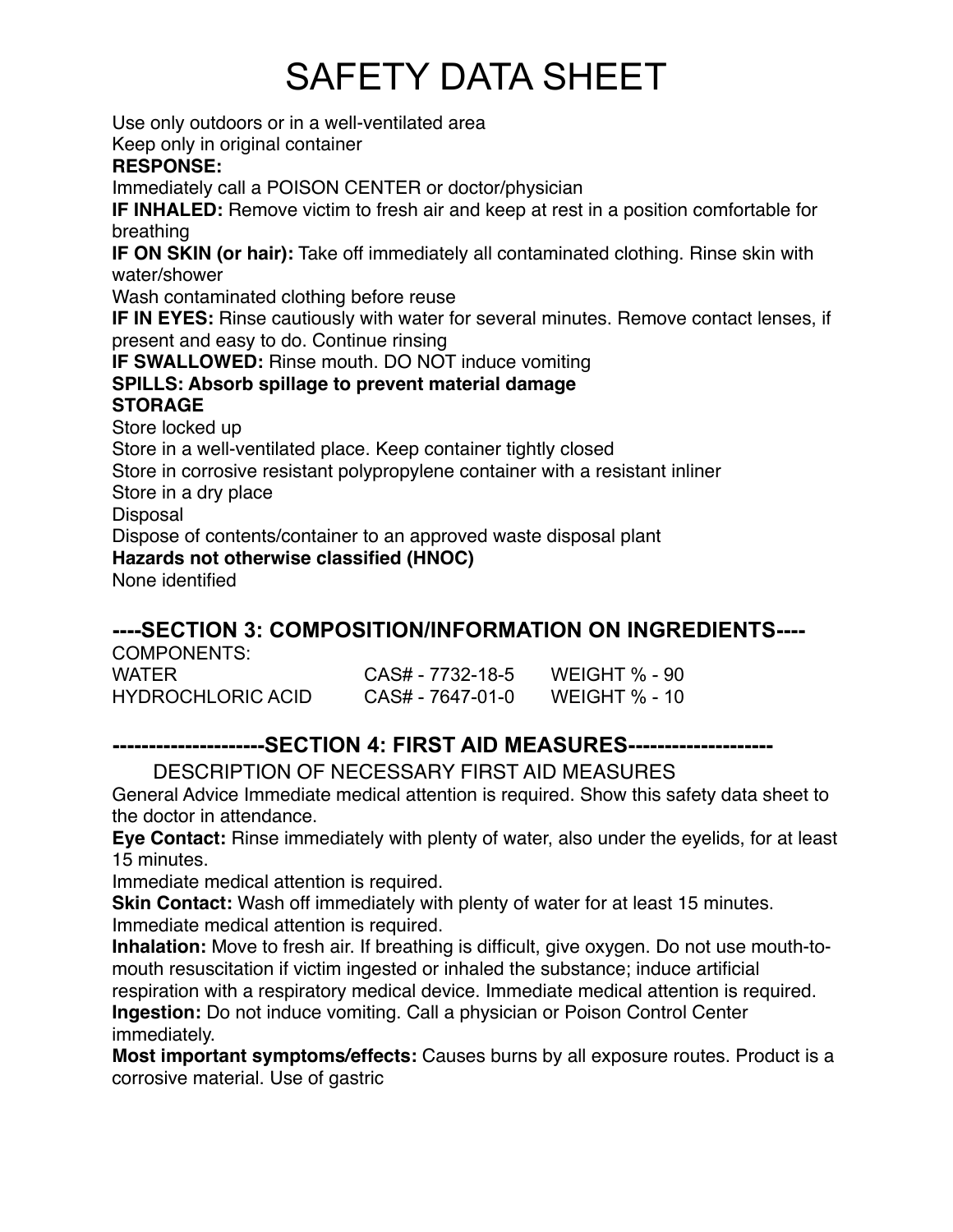lavage or emesis is contraindicated. Possible perforation of stomach or esophagus should be investigated: Ingestion causes severe swelling, severe damage to the delicate tissue and danger of perforation

**Notes to Physician:** Treat symptomatically

## **------------------- SECTION 5: FIRE FIGHTING MEASURES -----------------**

Unsuitable Extinguishing Media No information available Flash Point **No information available** Method - No information available Autoignition Temperature No information available Explosion Limits

Upper No data available Lower No data available Sensitivity to Mechanical Impact No information available

Sensitivity to Static Discharge No information available

### **Specific Hazards Arising from the Chemical**

Corrosive Material. Thermal decomposition can lead to release of irritating gases and vapors. Keep product and empty container away from heat and sources of ignition. **Hazardous Combustion Products**

Carbon monoxide (CO) Carbon dioxide (CO2) Hydrogen chloride gas

### **Protective Equipment and Precautions for Firefighters**

As in any fire, wear self-contained breathing apparatus pressure-demand, MSHA/ NIOSH (approved or equivalent) and full protective gear.

### **NFPA**

HEALTH 3 FLAMMABILITY 0 INSTABILITY 0 PHYSICAL HAZARDS NA

## **---------------- SECTION 6 ACCIDENTAL RELEASE MEASURES ------------**

**Personal Precautions** - Use personal protective equipment. Evacuate personnel to safe areas. Ensure adequate ventilation. Do not get in eyes, on skin, or on clothing. **Environmental Precautions -** Avoid release to the environment. See Section 12 for additional ecological information.

**Methods for Containment and Clean Up -** Soak up with inert absorbent material. Keep in suitable, closed containers for disposal.

## **------------------------ SECTION 7. HANDLING AND STORAGE ----------------------**

**Handling:** Use only under a chemical fume hood. Wear personal protective equipment. Do not get ineyes, on skin, or on clothing. Do not breathe vapors or spray mist. Do not ingest.

**Storage:** Keep containers tightly closed in a dry, cool and well-ventilated place. Corrosives area.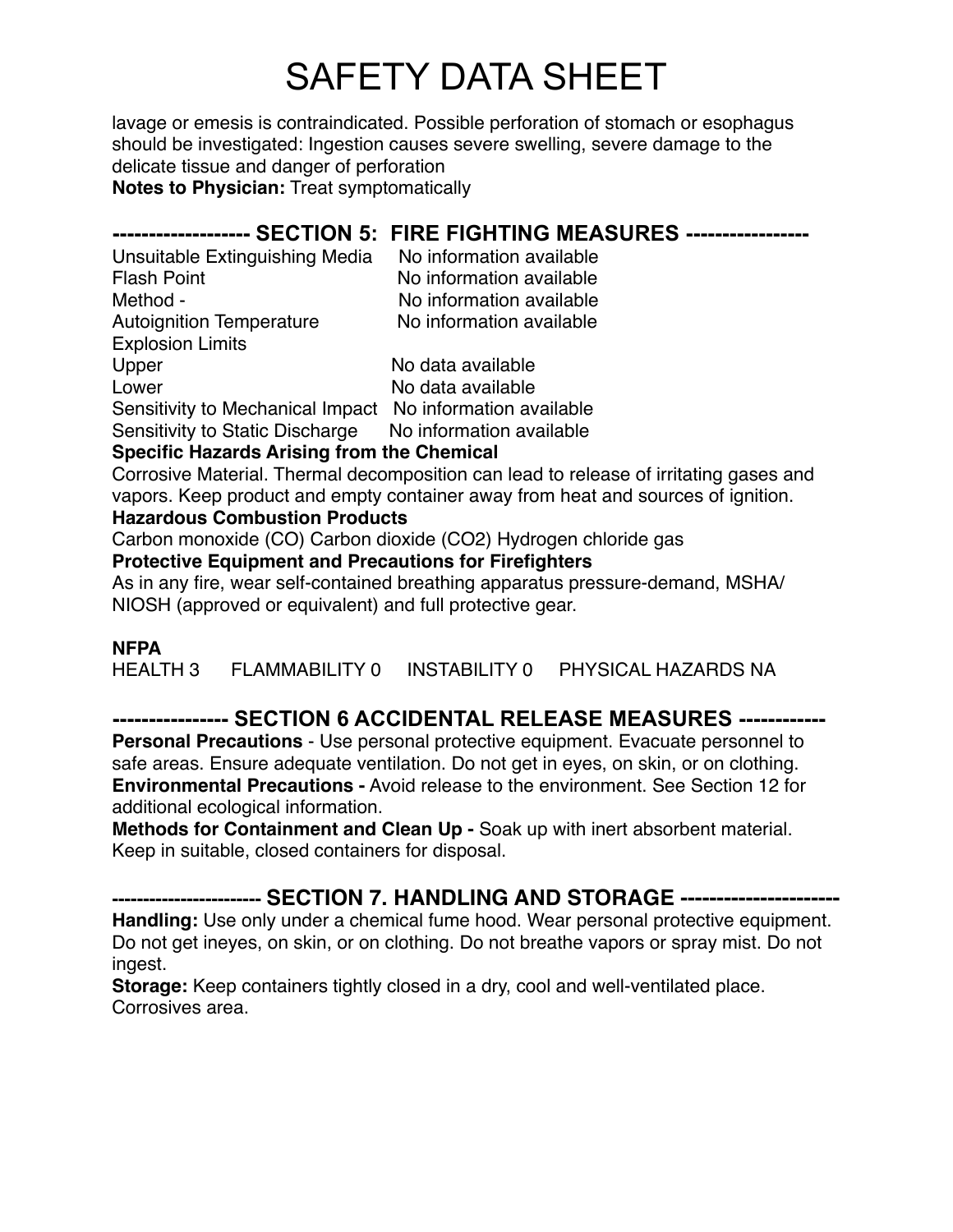**---- SECTION 8. EXPOSURE CONTROLS/PERSONAL PROTECTION ----**

**COMPONENT:** Hydrochloric acid

### **ACGIH TLV:**

Ceiling:2 ppm **OSHA PEL:** Ceiling: 5 ppm Ceiling: 7 mg/m3 (Vacated) Ceiling: 5 ppm (Vacated) Ceiling: 7 mg/m3 **NIOSH IDLH:** ISLH: 50 ppm Ceiling: 5 ppm Ceiling: 7 mg/m3 **Quebec:** CEILING 5 ppm CEILING 7.5 mg/m3 **Mexico OEL (TWA)** CEILING: 5 PPM CEILING 7 mg/m3 **Ontario TWAEV** CEV: 2 PPM

### **Legend**

**ACGIH** - American Conference of Governmental Industrial Hygienists **OSHA** - Occupational Safety and Health Administration **NIOSH IDLH:** The National Institute for Occupational Safety and Health Immediately Dangerous to Life or Health

**Engineering Measures -** Use only under a chemical fume hood. Ensure that eyewash stations and safety showers are close to the workstation location.

### **Personal Protective Equipment**

**Eye/face Protection -** Wear appropriate protective eyeglasses or chemical safety goggles as described by OSHA's eye and face protection regulations in 29 CFR 1910.133 or European Standard EN166.

**Skin and body protection -** Wear appropriate protective gloves and clothing to prevent skin exposure.

**Respiratory Protection -** Follow the OSHA respirator regulations found in 29 CFR 1910.134 or European StandardEN 149. Use a NIOSH/MSHA or European Standard EN 149 approved respirator if exposure limits are exceeded or if irritation or other symptoms are experienced.

**Hygiene Measures -** Handle in accordance with good industrial hygiene and safety practice.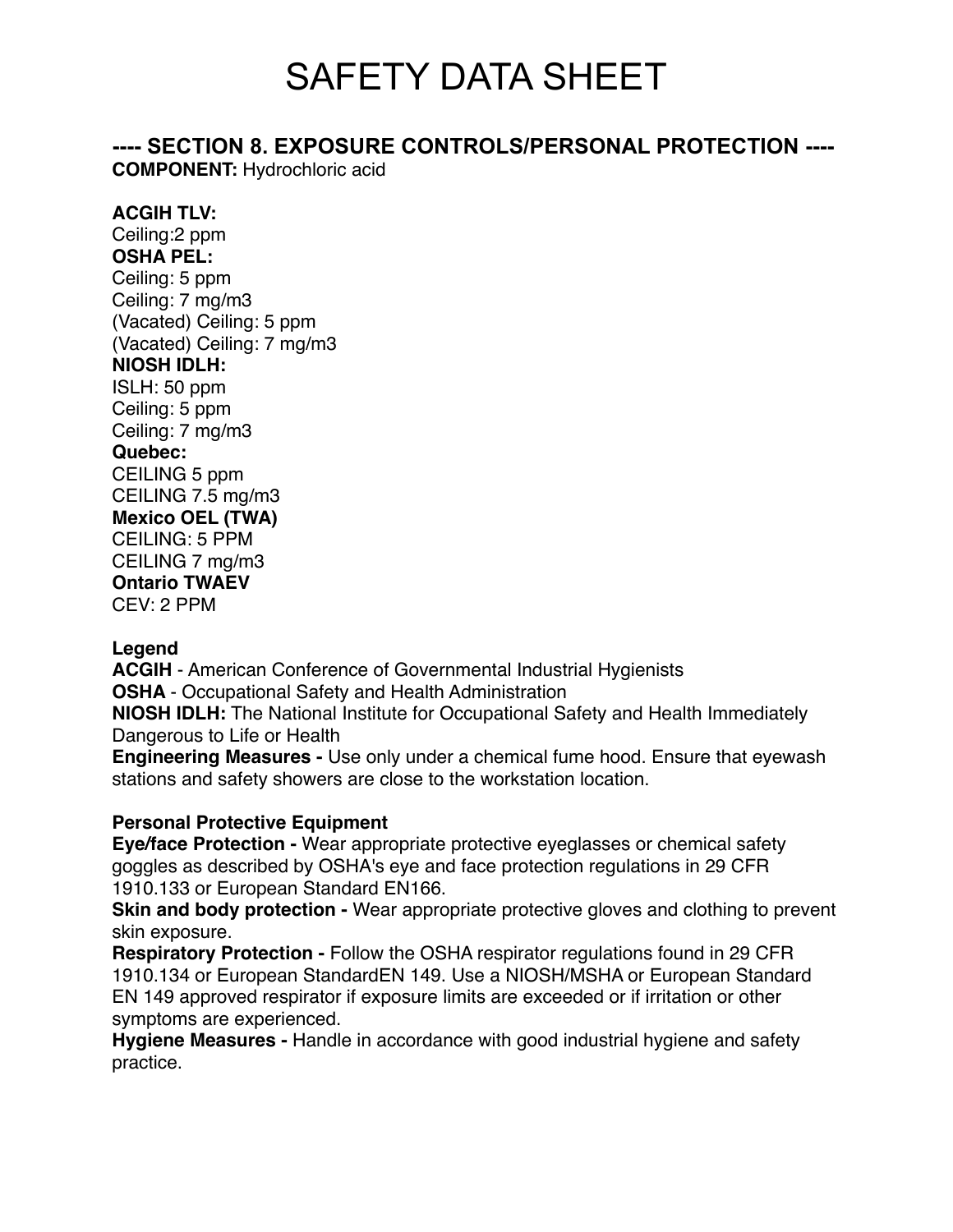#### **---------- SECTION 9. PHYSICAL AND CHEMICAL PROPERTIES ----------** PHYSICAL STATE: LIQUID

COLOR: CLEAR

ODOR: PUNGENT

 $PH: < 1$ 

MELTING POINT: -74C

BOILING POINT: 81 - 110C

FLASHPOINT: CLOSED CUP: NA

EVAPORATION RATE: 1.00

LOWER AND UPPER EXPLOSIVE NA

(FLAMMABLE) LIMITS: NA

VAPOR PRESSURE: 5.7 MMHG @ 0C

VAPOR DENSITY: 1.26

RELATIVE DENSITY: 1.0 - 1.2

SOLUBILITY: MISCIBLE IN WATER

PARTITION COEFFICIENT: NA

DECOMPOSITION TEMPERATURE: NA

VISCOSITY: NA

## **------------------- SECTION 10. STABILITY AND REACTIVITY -------------------**

**Reactive Hazard:** None known, based on information available **Stability:** Stable under normal conditions.

**Conditions to Avoid:** Incompatible products. Excess heat.

**Incompatible Materials:** Strong oxidizing agents, Reducing agents, Bases, Metals **Hazardous Decomposition Products:** Carbon monoxide (CO), Carbon dioxide (CO2), Hydrogen chloride gas

**Hazardous Polymerization:** Hazardous polymerization does not occur. **Hazardous Reactions:** None under normal processing.

## **----------------SECTION 11. TOXICOLOGICAL INFORMATION ---------------**

**Acute Toxicity**

**Product Information**

**Oral LD50 -** Based on ATE data, the classification criteria are not met. ATE > 2000 mg/ kg.

**Dermal LD50** - Based on ATE data, the classification criteria are not met. ATE > 2000 mg/kg.

**Vapor LC50 -** Based on ATE data, the classification criteria are not met. ATE > 20 mg/l.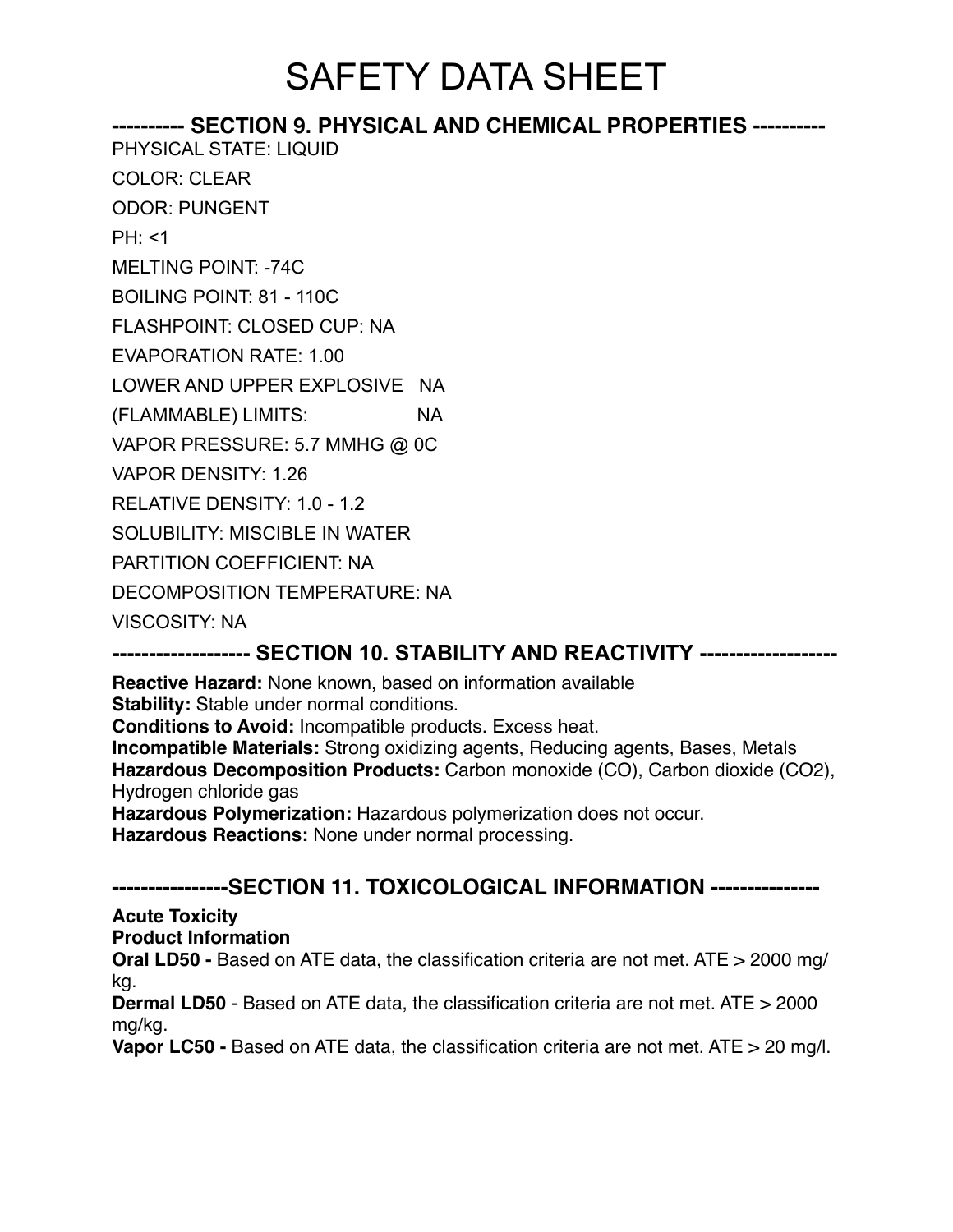**Toxicologically Synergistic** - No information available

### **Products**

### **Delayed and immediate effects as well as chronic effects from short and longterm exposure**

**Irritation -** Causes burns by all exposure routes **Sensitization -** No information available **Carcinogenicity -** The table below indicates whether each agency has listed any ingredient as a carcinogen. **Mutagenic Effects -** No information available

**Reproductive Effects -** No information available.

**Developmental Effects -** No information available.

**Teratogenicity -** No information available.

**STOT - single exposure -** Respiratory system

**STOT - repeated exposure** - None known

**Aspiration hazard -** No information available

**Symptoms / effects,both acute and delayed -** Product is a corrosive material. Use of gastric lavage or emesis is contraindicated. Possible perforation of stomach or esophagus should be investigated: Ingestion causes severe swelling, severe damage to the delicate tissue and danger of perforation

**Endocrine Disruptor Information -** No information available

**Other Adverse Effects -** The toxicological properties have not been fully investigated.

## **-------------------- SECTION 12. ECOLOGICAL INFORMATION ----------------**

### **Ecotoxicity**

This product contains the following substance(s) which are hazardous for the environment. Component Freshwater Algae Freshwater Fish Microtox Water Flea Hydrochloric acid <sup>-</sup> 282 mg/L LC50 96 h

**Persistence and Degradability** - Persistence is unlikely based on information available.

**Bioaccumulation/ Accumulation** - No information available.

**Mobility -** No information available.

**----------------- SECTION 13. DISPOSAL CONSIDERATIONS ------------------**

**Waste Disposal Methods** - Chemical waste generators must determine whether a discarded chemical is classified as a hazardous waste. Chemical waste generators must also consult local, regional, and national hazardous waste regulations to ensure complete and accurate classification.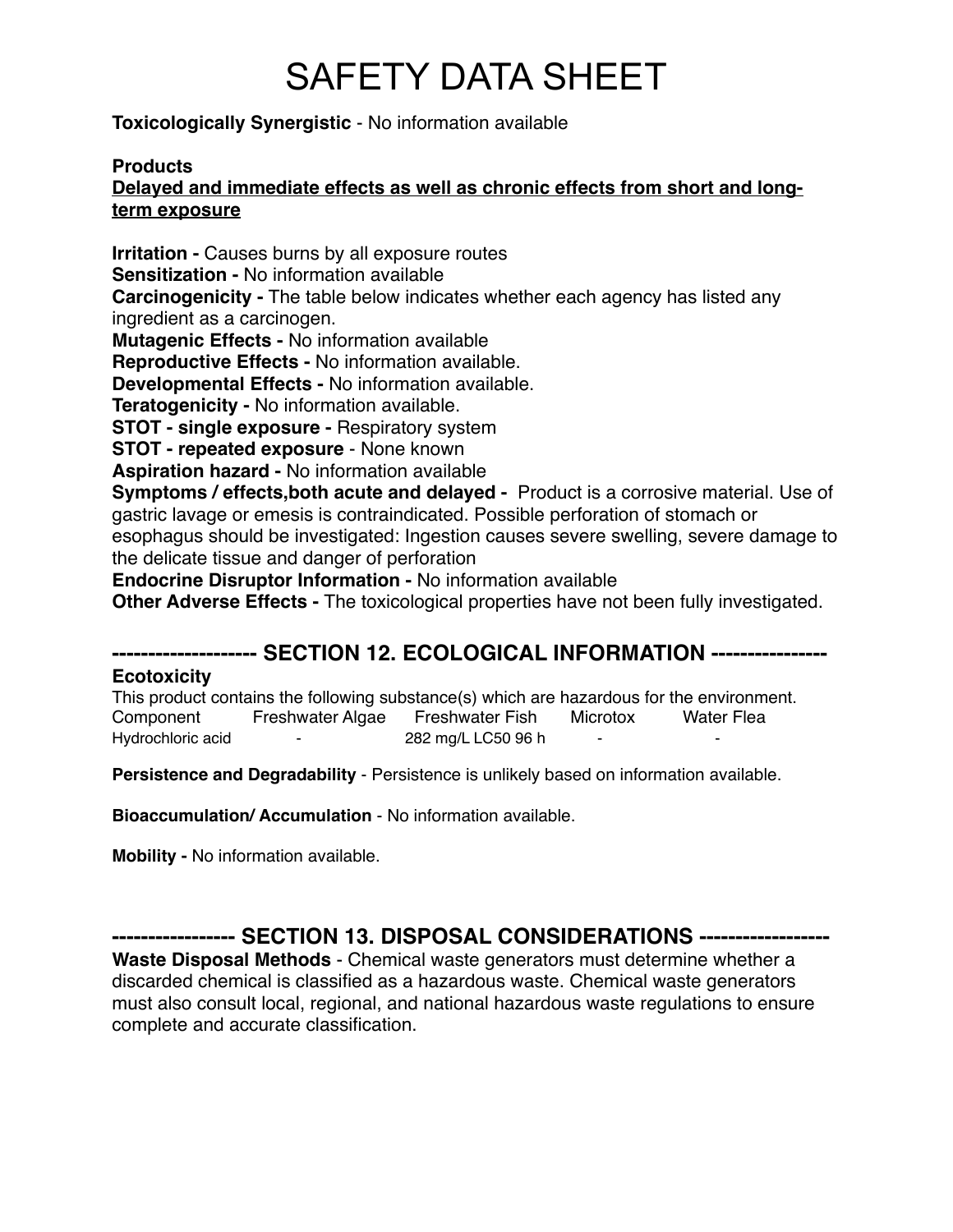## **------------------- SECTION 14. TRANSPORT INFORMATION ------------------**

**DOT** UN-No UN1789 Proper Shipping Name HYDROCHLORIC ACID Hazard Class 8 Packing Group II **TDG** UN-No UN1789 Proper Shipping Name HYDROCHLORIC ACID Hazard Class 8 Packing Group II **IATA** UN-No UN1789 Proper Shipping Name HYDROCHLORIC ACID Hazard Class 8 Packing Group II **IMDG/IMO** UN-No UN1789 **Proper Shipping Name -** HYDROCHLORIC ACID **Hazard Class -** 8 **Packing Group -** II

## **----------------- SECTION 15. REGULATORY INFORMATION --------------------**

#### **International Inventories**

| Component                           |  | TSCA DSL NDSL EINECS ELINCS NLP PICCS ENCS AICS IECSC KECL |  |  |                     |  |
|-------------------------------------|--|------------------------------------------------------------|--|--|---------------------|--|
|                                     |  |                                                            |  |  |                     |  |
| Hydrochloric acid X X - 231-595-7 - |  |                                                            |  |  | $X$ $X$ $X$ $X$ $X$ |  |

#### **Legend:**

X - Listed

E - Indicates a substance that is the subject of a Section 5(e) Consent order under TSCA.

F - Indicates a substance that is the subject of a Section 5(f) Rule under TSCA.

N - Indicates a polymeric substance containing no free-radical initiator in its inventory name but is considered to cover the designated polymer made with any free-radical initiator regardless of the amount used.

P - Indicates a commenced PMN substance

R - Indicates a substance that is the subject of a Section 6 risk management rule under TSCA.

S - Indicates a substance that is identified in a proposed or final Significant New Use Rule

T - Indicates a substance that is the subject of a Section 4 test rule under TSCA.

XU - Indicates a substance exempt from reporting under the Inventory Update Rule, i.e. Partial Updating of the TSCA Inventory Data Base

Production and Site Reports (40 CFR 710(B).

Y1 - Indicates an exempt polymer that has a number-average molecular weight of 1,000 or greater.

Y2 - Indicates an exempt polymer that is a polyester and is made only from reactants included in a specified list of low concern reactants that comprises one of the eligibility criteria for the exemption rule.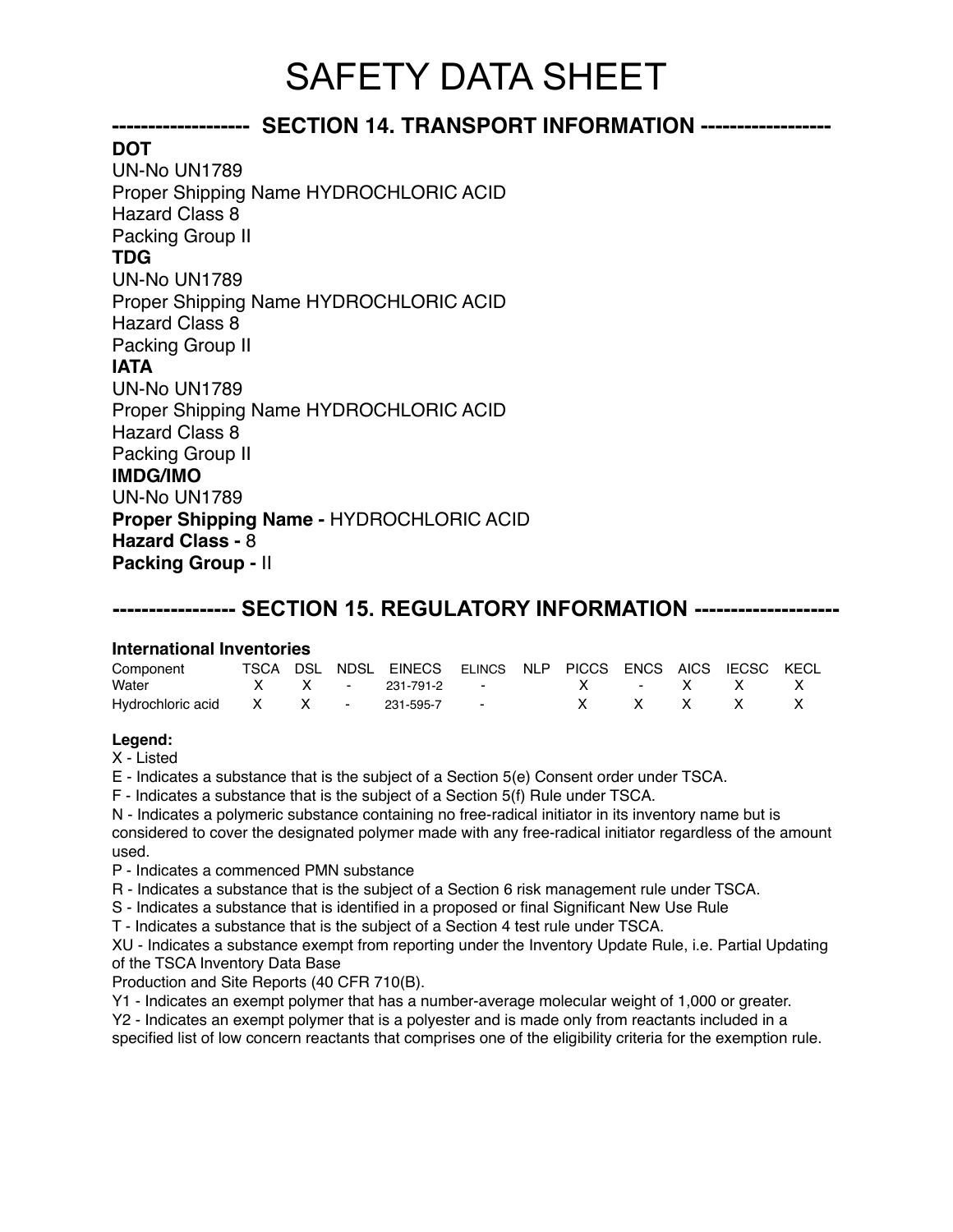### **U.S. Federal Regulations**

| <b>TSCA 12(b)</b>                                                                                                                                                                                    | Not applicable                             |                         |                                  |                                                  |                               |
|------------------------------------------------------------------------------------------------------------------------------------------------------------------------------------------------------|--------------------------------------------|-------------------------|----------------------------------|--------------------------------------------------|-------------------------------|
| <b>SARA 313</b><br>Component<br>Hydrochloric acid                                                                                                                                                    | CAS-No<br>7647-01-0                        | Weight %<br>10          |                                  | 1.0                                              | SARA 313 - Threshold Values % |
| <b>SARA 311/312 Hazardous Categorization</b><br><b>Acute Health Hazard - Yes</b><br>Chronic Health Hazard - No<br>Fire Hazard - No<br>Sudden Release of Pressure Hazard - No<br>Reactive Hazard - No |                                            |                         |                                  |                                                  |                               |
| <b>Clean Water Act</b>                                                                                                                                                                               |                                            |                         |                                  |                                                  |                               |
| Component                                                                                                                                                                                            | CWA - Hazardous                            | <b>CWA - Reportable</b> | CWA-                             |                                                  | CWA-                          |
| Hydrochloric acid                                                                                                                                                                                    | Substances<br>X                            | Quantities<br>5000 lb   | <b>Toxic Pollutants</b>          |                                                  | <b>Priority Pollutants</b>    |
| <b>Clean Air Act</b><br>Component<br>Hydrochloric acid                                                                                                                                               | <b>HAPS Data</b><br>X                      | Class 1 Ozone Depletors |                                  |                                                  | Class 2 Ozone Depletors       |
| <b>OSHA Occupational Safety and Health Administration</b><br>Component<br>Hydrochloric acid                                                                                                          | <b>Specifically Regulated Chemicals</b>    |                         |                                  | <b>Highly Hazardous Chemicals</b><br>TQ: 5000 lb |                               |
| <b>CERCLA</b>                                                                                                                                                                                        |                                            |                         |                                  |                                                  |                               |
| Component<br>Hydrochloric acid                                                                                                                                                                       | <b>Hazardous Substances RQs</b><br>5000 lb |                         | <b>CERCLA EHS RQs</b><br>5000 lb |                                                  |                               |
| <b>State Right-to-Know</b>                                                                                                                                                                           |                                            |                         |                                  |                                                  |                               |
| Component<br>Water                                                                                                                                                                                   | Massachusetts                              | New Jersey              | Pennsylvania<br>X                | <b>Illinois</b>                                  | Rhode Island                  |
| Hydrochloric acid                                                                                                                                                                                    | х                                          | X                       | X                                | X                                                | X                             |
| <b>U.S. Department of Transportation</b><br>Reportable Quantity (RQ): - N<br>$\overline{M}$ Mexica $\overline{D}$ ellingent N                                                                        |                                            |                         |                                  |                                                  |                               |

DOT Marine Pollutant - N DOT Severe Marine Pollutant - N

### **U.S. Department of Homeland Security**

This product contains the following DHS chemicals: Component DHS Chemical Facility Anti-Terrorism Standard<br>Hydrochloric acid 0 lb STQ (anhydrous); 11250 lb STQ (37% concentration 0 lb STQ (anhydrous); 11250 lb STQ (37% concentration or greater)

## **Other International Regulations**

**Mexico** - Grade - No information available

**Canada** - This product has been classified in accordance with the hazard criteria of the Controlled Products Regulations (CPR) and the MSDS contains all the information required by the CPR